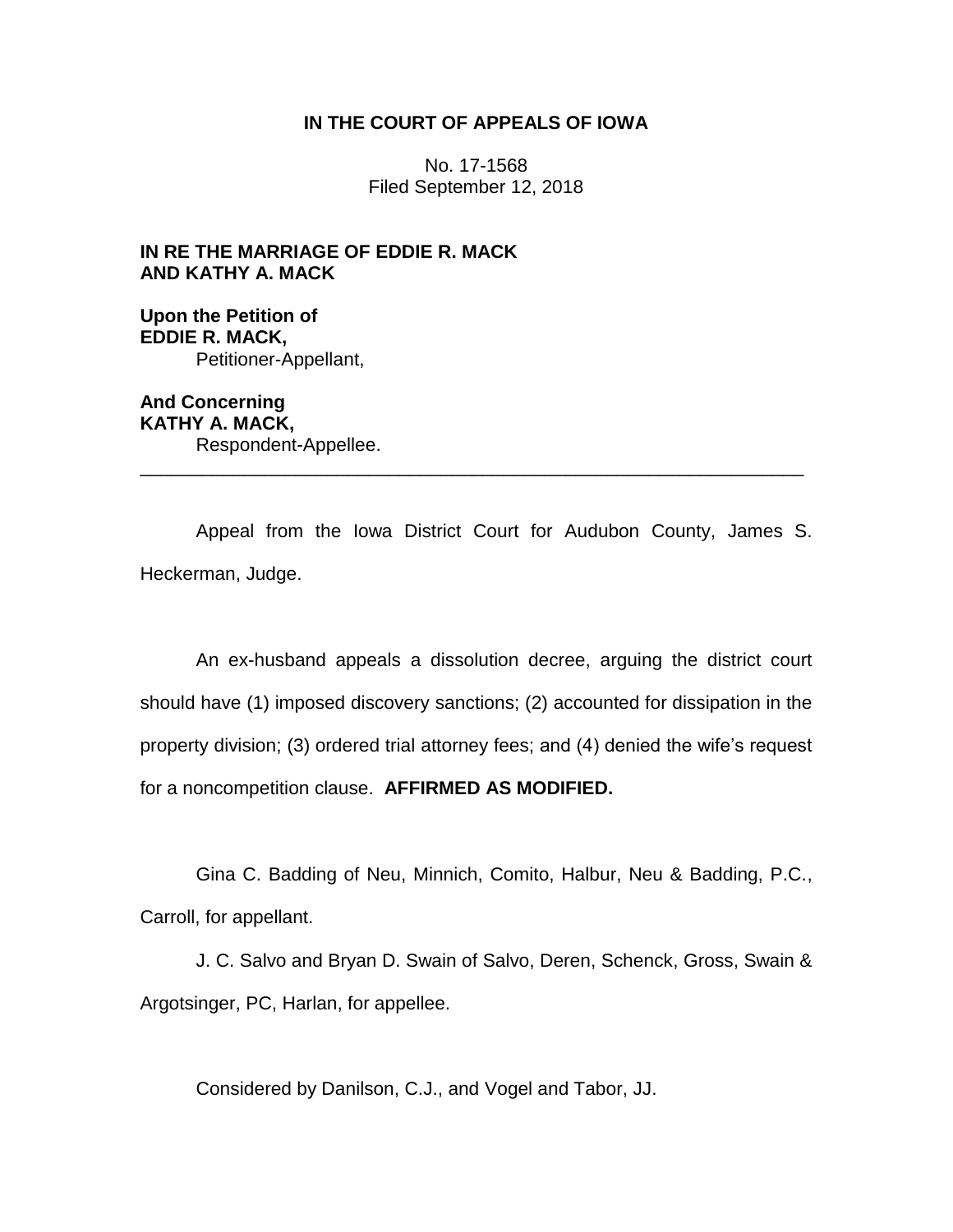## **TABOR, Judge.**

Although Eddie and Kathy Mack could not reconcile their differences to preserve their marriage, during more than twenty years together the couple did build a successful small business—Midwest Hard Parts, Inc. (MHPI). That lucrative aluminum-scrapping venture lies at the heart of this divorce appeal. Eddie raises four claims: (1) the district court should have imposed discovery sanctions when Kathy failed to turn over business records; (2) the property division was inequitable and should have accounted for Kathy's dissipation of corporate assets; (3) the court should have ordered Kathy to pay trial attorney fees; and (4) the decree improperly included a noncompetition clause, limiting Eddie's future business prospects. After reviewing the record, we find Eddie failed to preserve error on the first issue. On the remaining claims, we find the decree to be equitable—with two small exceptions. Due to a mathematical error, we modify Kathy's equalization payment slightly in Eddie's favor. We also order Kathy to pay \$7000 toward Eddie's trial attorney fees.

## **I. Facts and Prior Proceedings**

Eddie and Kathy first married in 1984. They stayed together for twelve years, divorced for two months, remarried, and continued as husband and wife for nine more years before Eddie filed for divorce. This is an appeal from their second divorce.

Nearly twenty years ago, Kathy and Eddie started MHPI in their garage. Eddie scrapped transmissions for the aluminum and discovered a demand for the parts they kept stocked on their shelves. The Macks incorporated their business in 2000. Kathy handled ordering, bookkeeping, and payroll duties while Eddie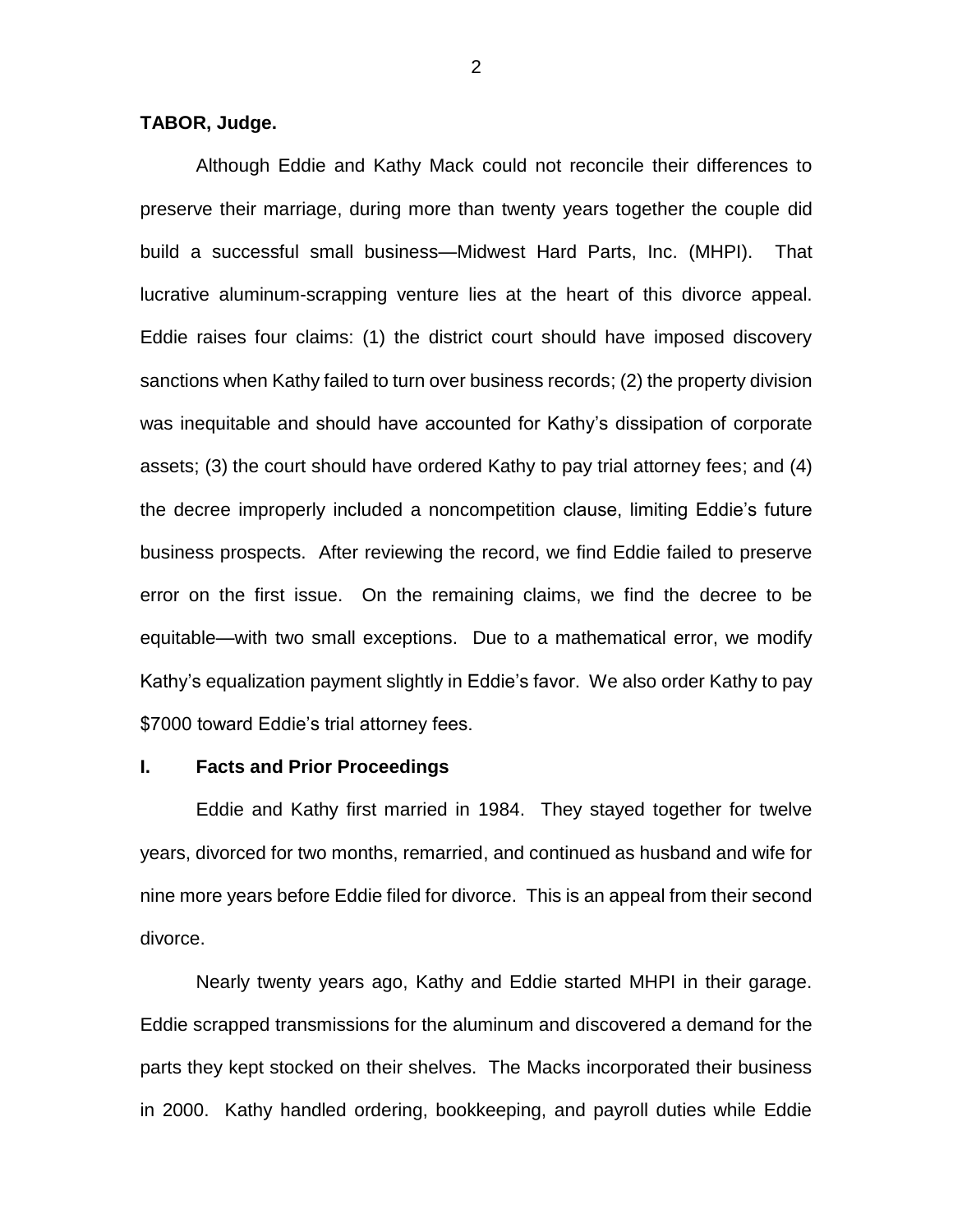handled parts and labor. They also raised three children—all of whom were adults by the time of this divorce. Throughout their relationship, the Macks used the business to pay personal expenses and allowed an accountant to separate the two categories for tax purposes.

Eddie and Kathy separated in December 2015. Eddie filed a petition for dissolution in March 2016. Trial was originally set for September 2016 but did not occur until July 2017. In the interim, the parties reconciled and split up several more times. Simultaneously, they peppered each other with discovery requests and pretrial motions—mostly by Eddie against Kathy. Between the petition and the decree, Eddie filed an application for a restraining order; many discovery requests; seven motions to compel; applications to inspect the MHPI business premises; five motions for sanctions; motions to produce MHPI's business keys and computer passwords; and motions to appoint an auditor. The couple's representations to the court that they had reconciled, brief cessations of hostilities and subsequent separations, and simultaneous adversarial filings created significant confusion and delay.

In April 2016, Eddie sought a restraining order to prevent Kathy from (1) dissipating corporate assets and (2) restricting him from conducting business activities; Kathy sought the same injunctions against Eddie. In May, the district court allowed Kathy to keep running MHPI and excluded Eddie from both the business premises and its assets. It ordered Kathy to direct the company's accountant to prepare monthly profit and loss statements and to provide them to Eddie. And the court allowed Eddie to retrieve several recreational vehicles that were located on the premises.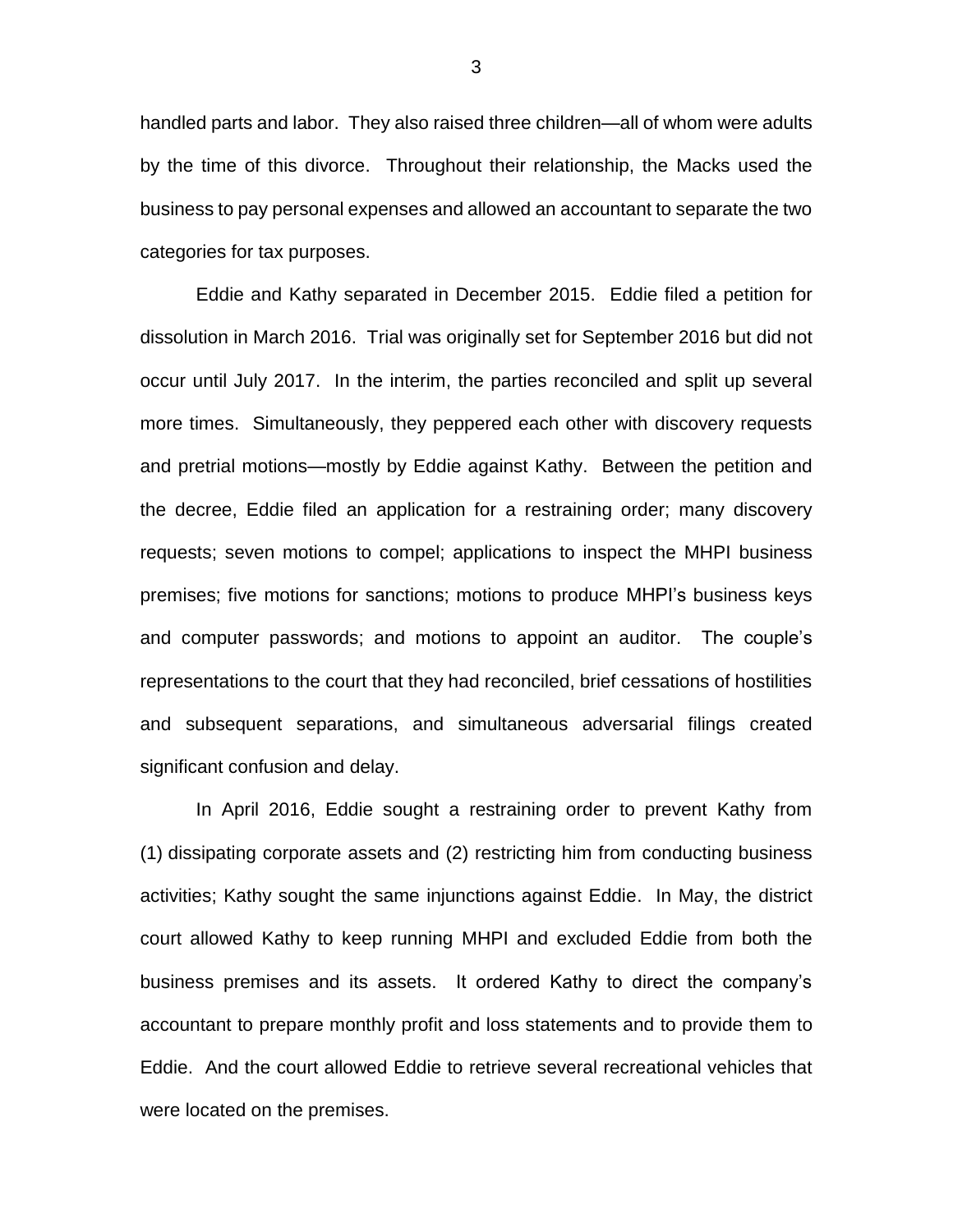In August 2016, Eddie filed a motion to compel discovery of the parties' 2015 tax return, credit card statements, bank account statements, and answers to his earlier interrogatories. The court sustained the motion to compel and ordered Kathy to produce the documents by August 19. On August 22, Eddie filed a second motion to compel alleging Kathy failed to provide complete financial disclosures and that—despite the May order—Kathy had not provided monthly profit and loss statements. For the first time, Eddie asked for unspecified sanctions against Kathy. It appears the court never addressed his motion.

In early fall, the parties jointly requested a continuance, eyeing potential reconciliation. But in November 2016, Eddie filed a third motion to compel: he had requested and not received backup copies of MHPI's QuickBooks records. He also accused Kathy of dissipating corporate assets to pay attorney fees and other personal expenses. The court held an unrecorded hearing in December and issued an order in January 2017. The court ordered the parties to draw only \$1000 each per week from the company as salary and \$1000 each per month for attorney fees. No further use of business funds for personal expenses was allowed. The court ordered Kathy to give backup copies of the company's QuickBooks records and other financial documentation to her own accountants, Kevin Garrett and Ron Nielsen, and Eddie's accountant, John Sklenar, by February 1. The order instructed the accountants to receive monthly copies of the QuickBooks records and provide oversight to prevent personal use of corporate funds. The court did not impose any sanctions.

In March 2017, Eddie filed another motion to compel, asserting he had not received the QuickBooks records; nor had he received requested credit card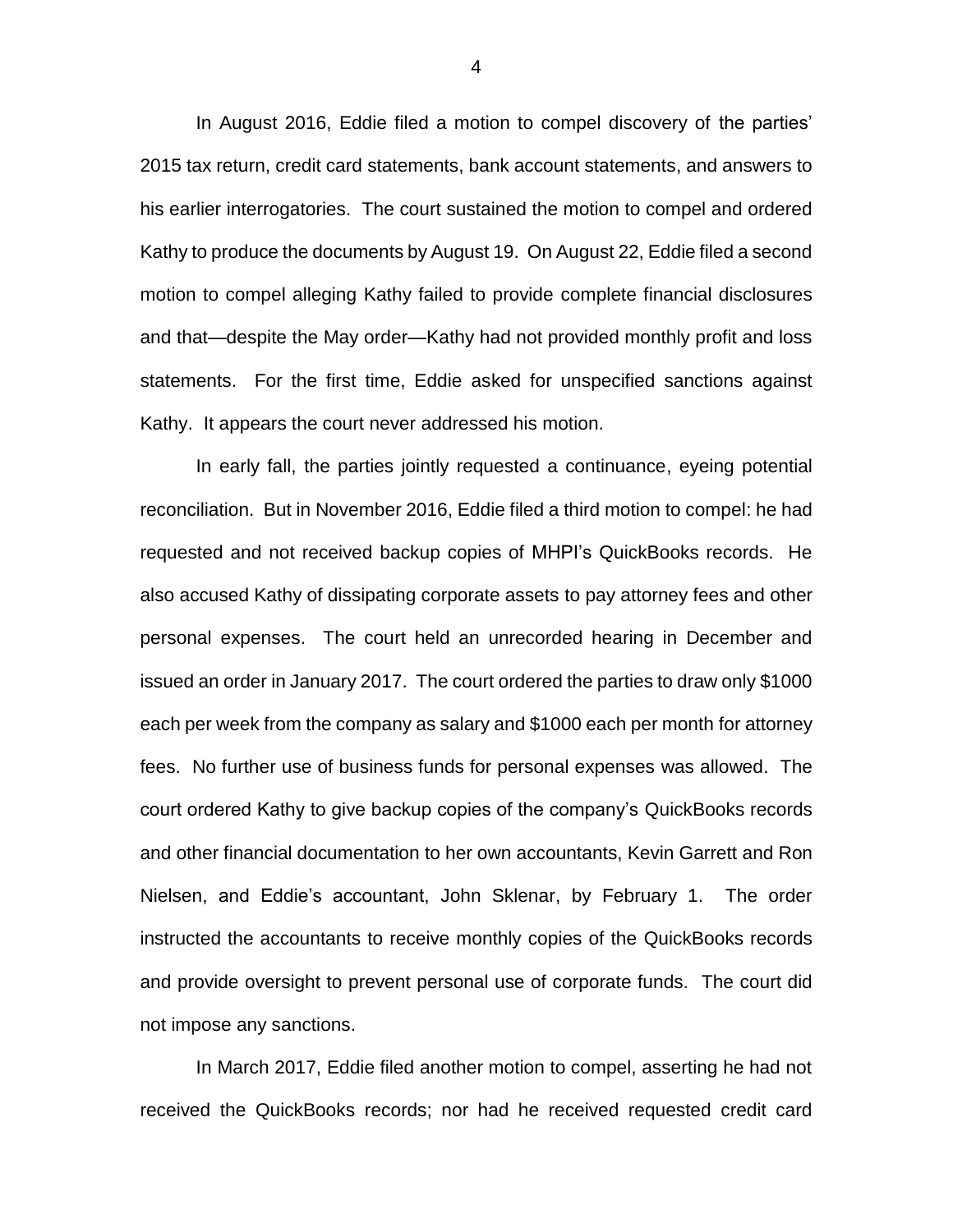statements or check copies. Kathy responded she was producing all the documents she had. She also asserted she gave the QuickBooks records to her accountant Garrett, and could not control whether he provided them to Eddie's accountant.<sup>1</sup> She asserted and maintained throughout the proceedings that Eddie's discovery requests were duplicative and meant to harass her rather than obtain relevant information. The court set a hearing on the motion for May 8, but it is not clear from our record what orders followed from that hearing.

In early June 2017, Eddie filed another motion to compel, asserting the QuickBooks records he received were "raw data" instead of the "backup" version requested and from which reports can be generated. $2$  Other financial documents were still missing. He requested again, generally, that Kathy be sanctioned. He specifically requested attorney fees. After a hearing on June 12, the court sustained the motion to compel and ordered production of seven credit card statements, as well as Kathy's personal bank statements. The order did not mention the QuickBooks records or the requested sanctions.

 $\overline{a}$ 

<sup>&</sup>lt;sup>1</sup> An email to Kathy's counsel dated December 2016 indicates Garrett refused to work on the Mack case until he was paid for past work. It is not clear if this hurdle was resolved.  $2$  At trial, Eddie's accountant, John Sklenar, testified he received a corrupted copy of the QuickBooks data. Kathy called a forensic accountant, Ronald Nielsen. Like Sklenar, Nielsen was unable to analyze the QuickBooks data. Both accountants also complained about the lack of information provided by Kathy and her personal accountant Garrett.

Kathy did not provide monthly profit and loss statements as ordered in May 2016. But the court limited the relevant timeframe to post-January 2017. Kathy insisted she gave Eddie full discovery of all financial documents within her control and pointed out many of his requests were for accounts and credit cards they held jointly, which Eddie could have obtained himself. It appears the court put some stock in her representations, as it only sustained Eddie's motions to compel twice in the relevant timeframe. Despite complaining about receiving only "raw data" from QuickBooks, Eddie shared the information with accountant his Sklenar. If Sklenar did not have time to do the analysis, Eddie could have requested a continuance, but he did not.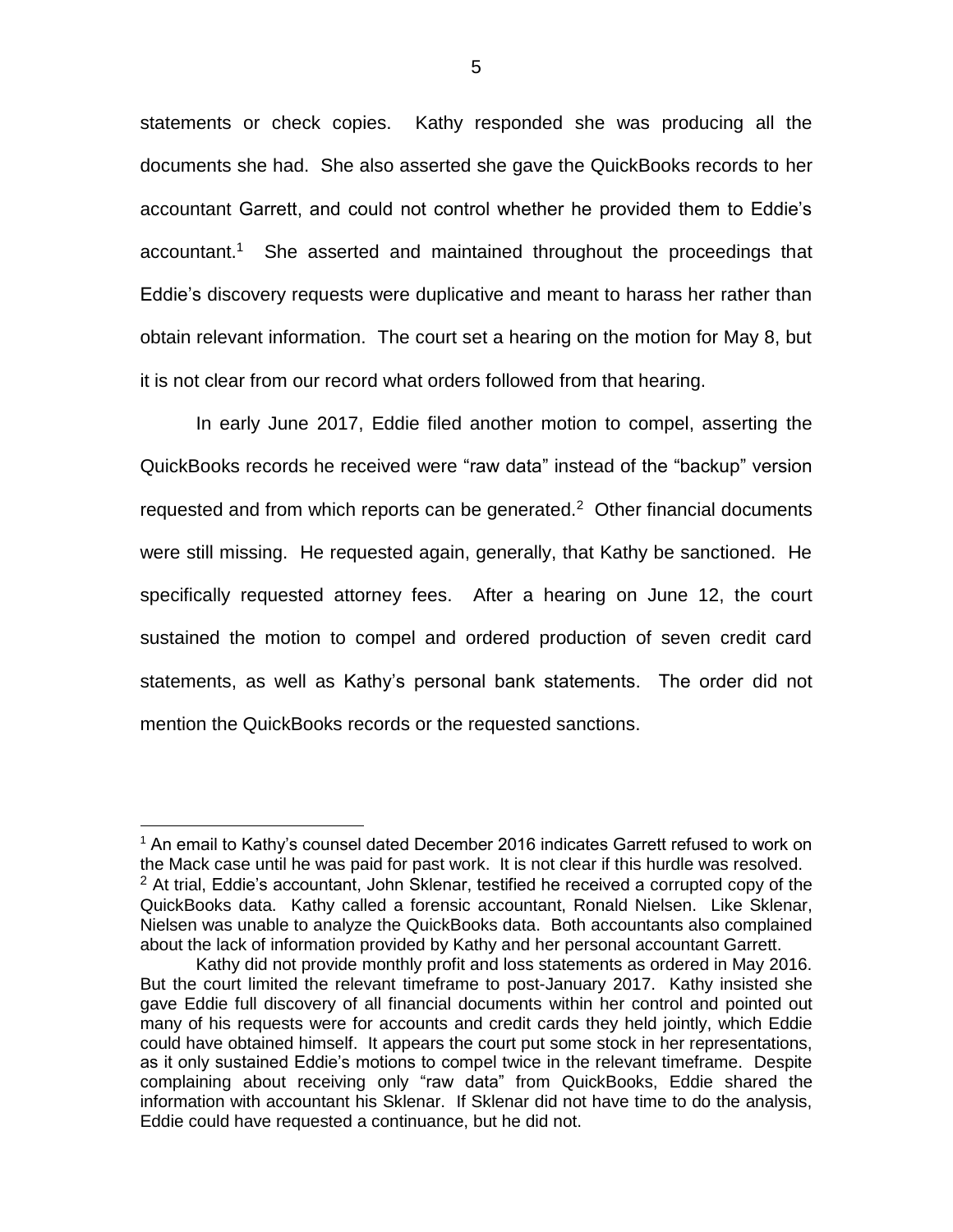Also at the June 12 hearing, the court ventured to value MHPI and decide which party would purchase it. Eddie agreed to pay \$467,840 for the business. Three days later, Eddie filed a motion to compel Kathy to give him keys to the business and passwords to the office computers. Eddie also filed a motion for sanctions, alleging Kathy continued to violate discovery orders. Kathy responded Eddie's purchase was conditioned upon obtaining a \$200,000 line of credit, and he was not able to complete that condition, so he was not entitled to take possession of the company.<sup>3</sup> At the end of June, Eddie filed two more motions to compel and motions to impose sanctions; he called for the first time to exclude any evidence Kathy might produce as a sanction for the discovery violations and again requested \$1000 in attorney fees. The court held an unrecorded hearing on June 29. On July 3, it issued an order finding Eddie had failed to secure the necessary credit, so he could not purchase the business. The court stated Kathy would continue to have exclusive control of the business until further order. The court did not respond to any discovery or sanctions requests.

Meanwhile, Eddie filed a new request for supplementary discovery followed by another motion to exclude evidence based on Kathy's failure to produce "usable" QuickBooks backups.

At the pretrial conference on July 17, 2017, the court agreed Eddie had not met the condition to purchase MHPI. The court reached a new valuation of the business based on Eddie's suggestion the real estate be sold through an agent and the equipment and inventory be sold at auction—Eddie estimated together the

 $\overline{a}$ 

<sup>&</sup>lt;sup>3</sup> It is not clear from the June 12 hearing or subsequent order that Eddie's purchase was conditioned upon obtaining that line of credit.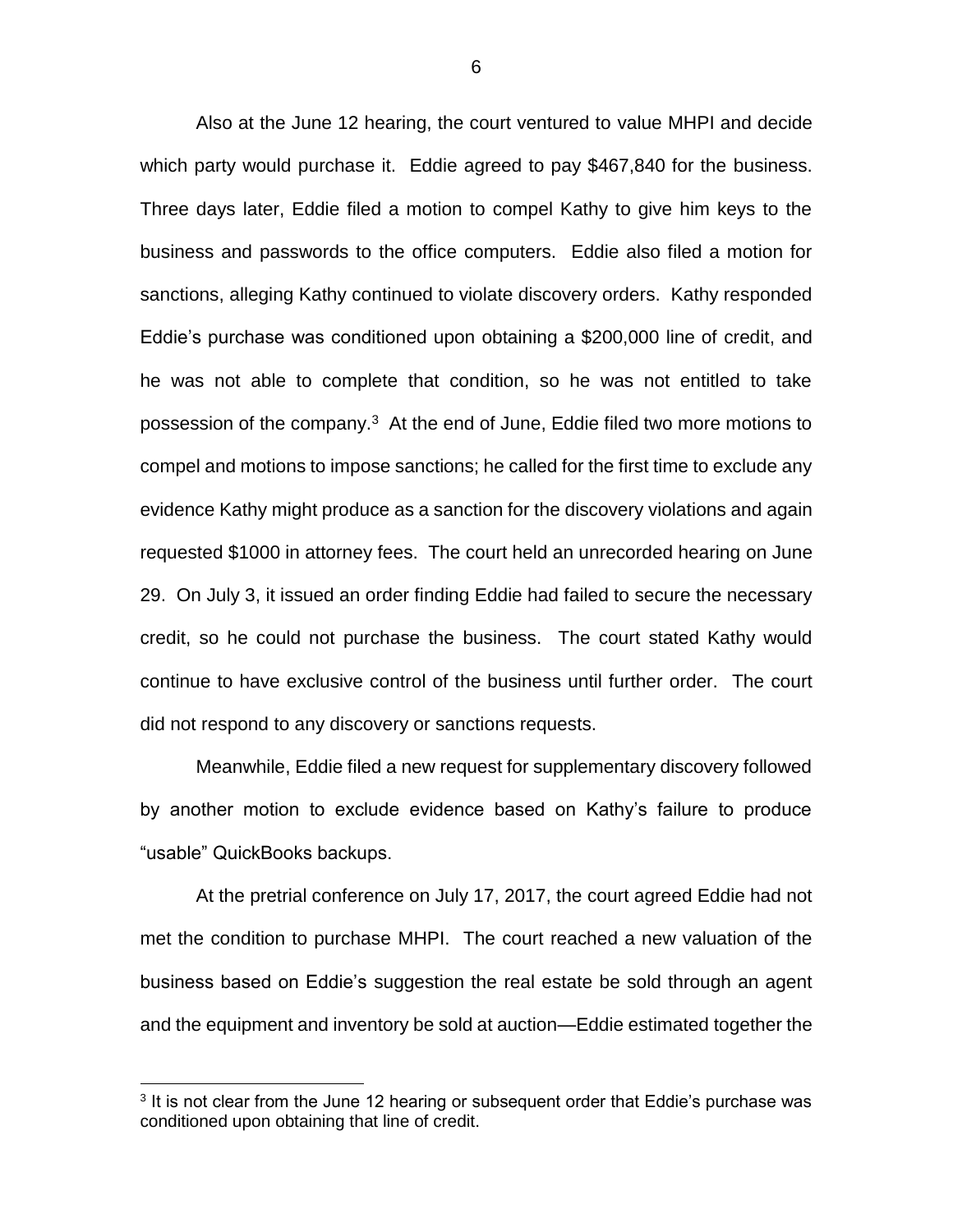sales would total about \$325,000. The court offered to award MHPI to Kathy, placing that amount on her side of the ledger, and she accepted. The amount included all assets and liabilities of the business. The court did not rule on Eddie's other motions.

The dissolution trial occurred July 28, 2017. Ruling from the bench, the court found the Macks' separation began January 1, 2017, because before that date the parties were trying to reconcile, largely living as husband and wife, and sharing finances. The court collected estimates from the parties as to how much more Kathy spent on personal expenses and attorney fees than Eddie did—from the first of the year. Eddie estimated \$90,000; Kathy was at \$70,000. The court split the difference and found Kathy spent \$80,000 more from business proceeds. The court added half that amount to an equalization payment outlined in the dissolution decree.

The court issued the decree on August 24, 2017. The court awarded Kathy MHPI with all its assets and liabilities, the marital home, a duplex, a contract for repayment of a home loan to the parties' daughter, and six cars. The court awarded Eddie the contracts on three different house loans to the parties' son and two others, seven cars and recreation vehicles, and all guns and tools in his possession. The parties kept all monies in their personal accounts, most of which were reduced to negligible balances. After comparing the awards, the court ordered Kathy to make a \$261,328 equalization payment to Eddie. It also imposed a noncompetition requirement on Eddie, preventing him from starting or operating a similar scrapping business for four years within a radius of 250 miles from the parties' hometown of Hamlin. The parties were responsible for their own attorney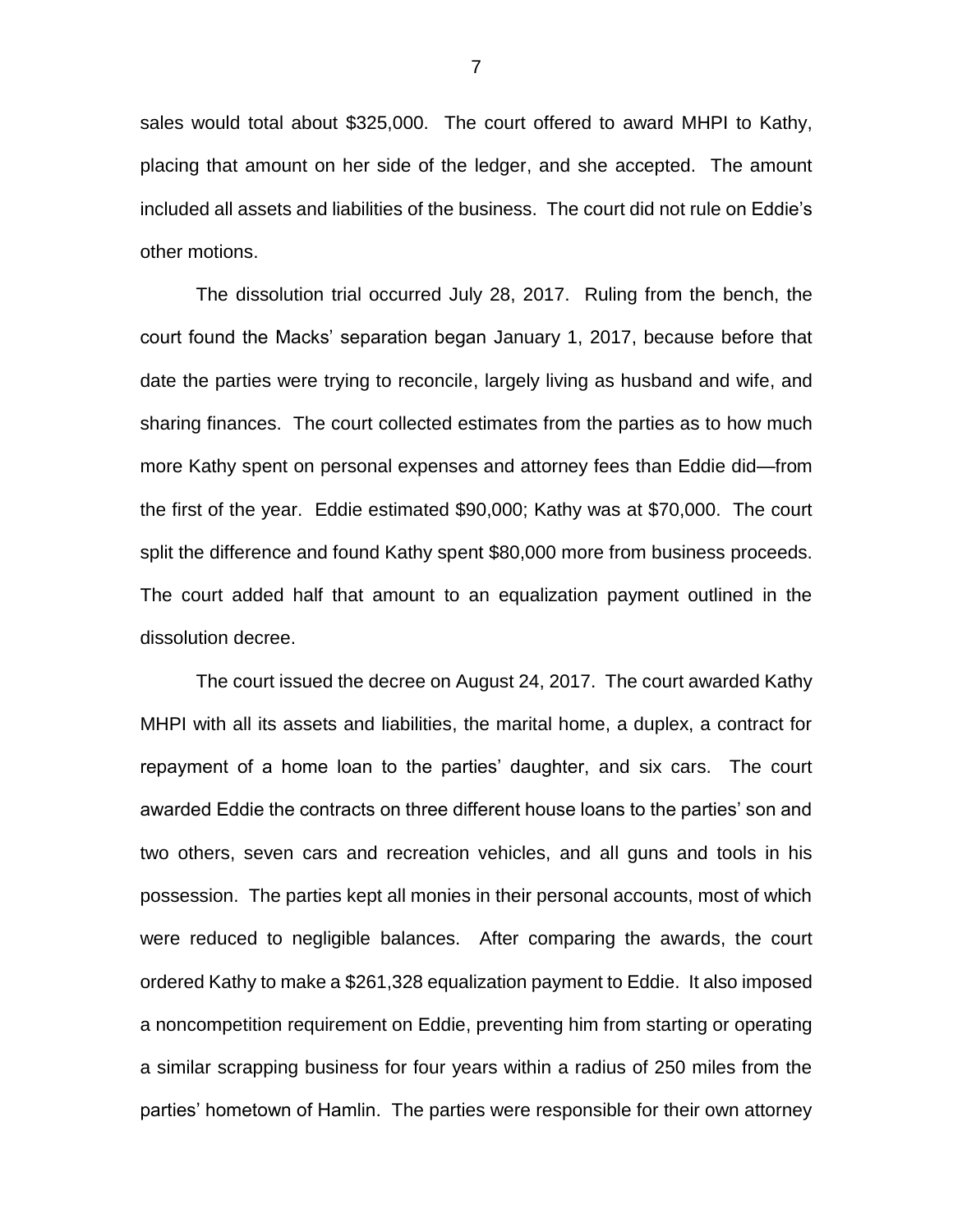fees and split court costs. Eddie filed a lengthy motion to amend, enlarge, and reconsider, which the court denied on all grounds. Eddie appeals.

## **II. Scope and Standard of Review**

We review an equity action involving the dissolution of a marriage de novo. *In re Marriage of McDermott*, 827 N.W.2d 671, 676 (Iowa 2013). "[W]e examine the entire record and adjudicate anew the issue of the property distribution." *Id.* While we give weight to the district court fact findings, particularly concerning witness credibility, we are not bound by them. *Id.* We modify the decree only when it falls short of equity. *Id.*

The district court has discretion to sanction a party for failing to comply with discovery orders. *Whitley v. C.R. Pharmacy Serv., Inc.*, 816 N.W.2d 378, 388 (Iowa 2012). We will find an abuse of discretion if the court acted "on grounds or for reasons clearly untenable or to an extent clearly unreasonable." *Id.* at 389. Likewise, to overturn the court's decision on attorney fees, the complaining party must show an abuse of discretion. *In re Marriage of Roerig*, 503 N.W.2d 620, 622 (Iowa Ct. App. 1993).

#### **III. Discussion**

 $\overline{a}$ 

### **A. Sanctions**

Eddie contends the district court abused its discretion by not imposing sanctions against Kathy, including exclusion of her evidence at trial.<sup>4</sup> Eddie provides a laundry list of documents Kathy was ordered to, but never produced, including profit and loss statements, records from various personal and business

<sup>&</sup>lt;sup>4</sup> At a minimum, Eddie says, the district court should have awarded him trial attorney fees. We will address this claim separately.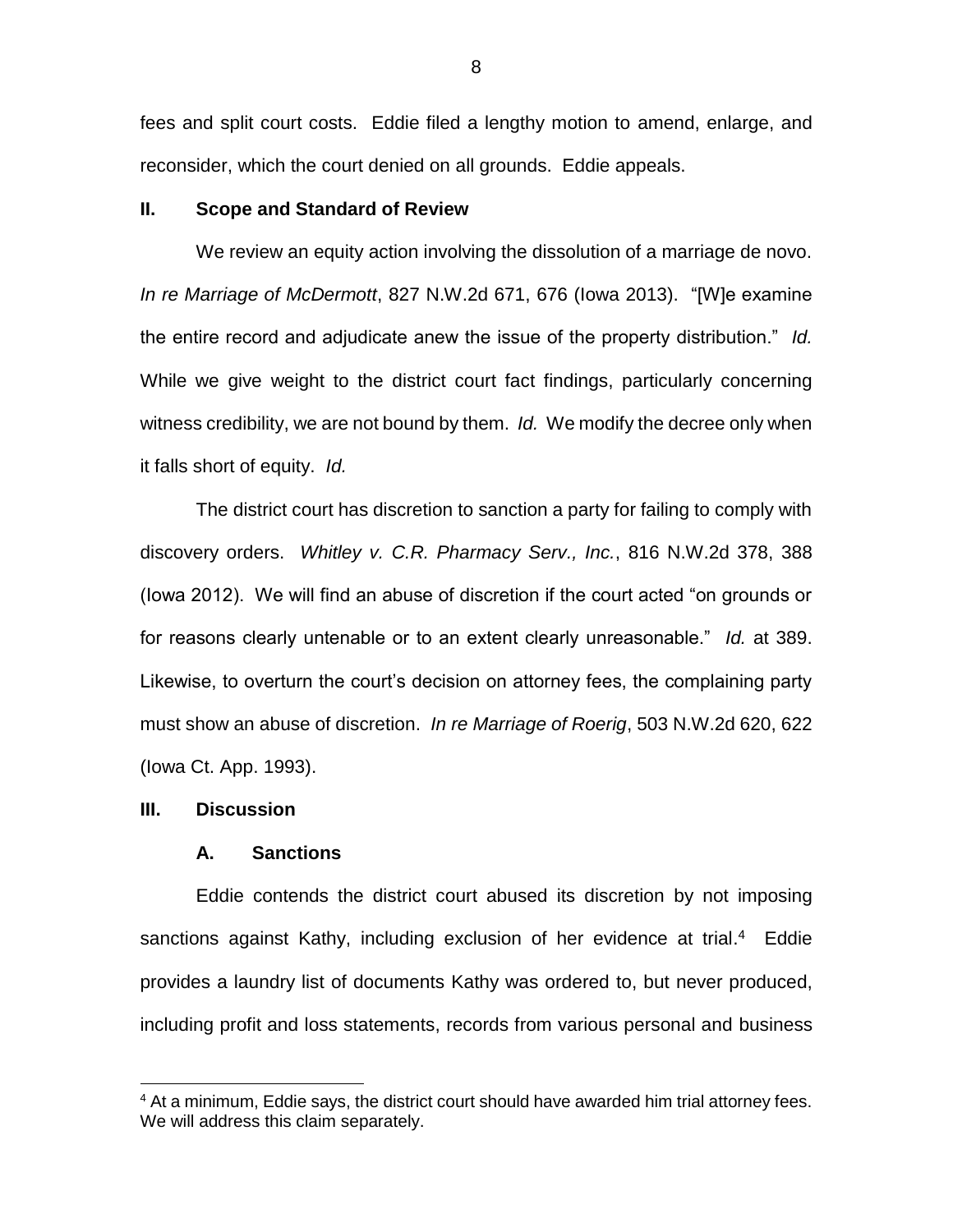accounts, credit card statements, and the QuickBooks backup records from MHPI. Eddie asserts without the QuickBooks records, his expert witnesses could not pinpoint where Kathy dissipated marital assets.

Kathy contends Eddie did not preserve the sanctions issue for appeal. Eddie first asked the court to sanction Kathy by excluding evidence regarding the business and personal accounts in his June 23 motion. He renewed that request June 27, July 14, and September 1 in his motion to reconsider. But he did not object to Kathy's testimony or to the offer of exhibits at trial. In addition, although he filed five different motions for sanctions, not all of which named a particular penalty, we cannot tell from the record that the court explicitly ruled on any of them. Neither party points to a ruling or on-the-record discussion by the court considering whether to impose a sanction. If such a ruling was made during an unrecorded hearing, it is not in our record.

Without any on-the-record rationale, we cannot review for an abuse of discretion. We will not find a district court mishandled an issue "unless the issue was presented for ruling." *Linge v. Ralston Purina Co.*, 293 N.W.2d 191, 195 (Iowa 1980). "[T]he failure to obtain a ruling is inexcusable unless the court refuses or fails to rule after a ruling is requested." *Id.* (citing *Fjelland v. Wemhoff*, 249 N.W.2d 634, 638 (Iowa 1977)). Eddie cannot raise the sanction issue now because the court never ruled on his requests. *See Meier v. Senecaut*, 641 N.W.2d 532, 537 (Iowa 2002) ("It is a fundamental doctrine of appellate review that issues must ordinarily be both raised and decided by the district court before we will decide them on appeal."). Eddie argues in reply briefing that he sought sanctions in five motions, as well as the motion to reconsider, so the court was well aware of the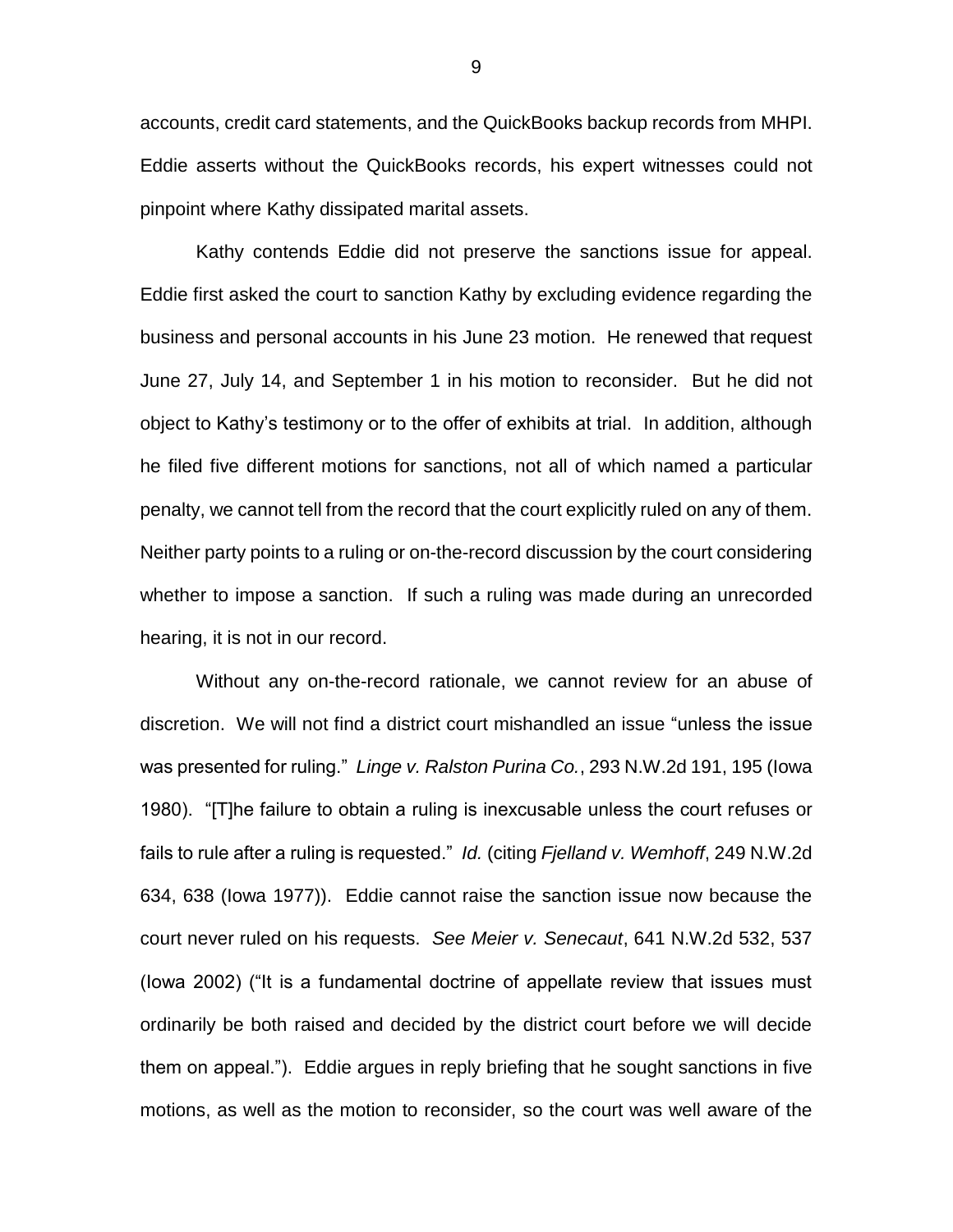claim. Yet Eddie does not cite a point in the record where he specifically demanded the court rule on the sanctions issue or where the court even considered sanctions. 5 We find nothing in the record to review.

### **B. Property Division.**

 $\overline{a}$ 

Eddie next complains the division of marital property was inequitable. He contends the district court did not adequately account for Kathy's dissipation of marital assets. He also contends the court incorrectly valued several marital assets including MHPI, a duplex, and a 2008 Chevrolet Tahoe. He also complains two housing contracts should have been awarded to Kathy or sold. He believes the cash equalization award failed to account for the value of certain property awarded to Kathy and contained a mathematical error. Finally, he complains the court failed to impose interest or an acceleration clause on the cash equalization payment.

"[M]arital property is to be divided equitably, considering the factors outlined in Iowa Code section 598.21(1)." *In re Marriage of Hansen*, 733 N.W.2d 683, 702 (Iowa 2007). "Equitable distribution depends upon the circumstances of each case." *Id.* (citing *In re Marriage of Schriner*, 695 N.W.2d 493, 496 (Iowa 2005)).

<sup>&</sup>lt;sup>5</sup> Eddie pointed out in his motion to amend that despite numerous motions to compel and motions for sanctions, the court repeatedly took no action. In its ruling on the motion to amend, the court stated all issues were previously raised and presented at trial and denied the motion in its entirety. We cannot accept the absence of a ruling as an implicit denial for the purpose of appellate review. *See State v. Green*, 680 N.W.2d 370, 376 (Iowa 2004) (finding where the action was dismissed on other grounds, and the district court did not rule on the alternative ground, the alternative ground could not be reviewed on appeal) (citing *Junkins v. Branstad*, 421 N.W.2d 130, 135–36 (Iowa 1988) ("The district court made no ruling on the merits of the . . . petition or application . . . . We consequently have nothing to review.")).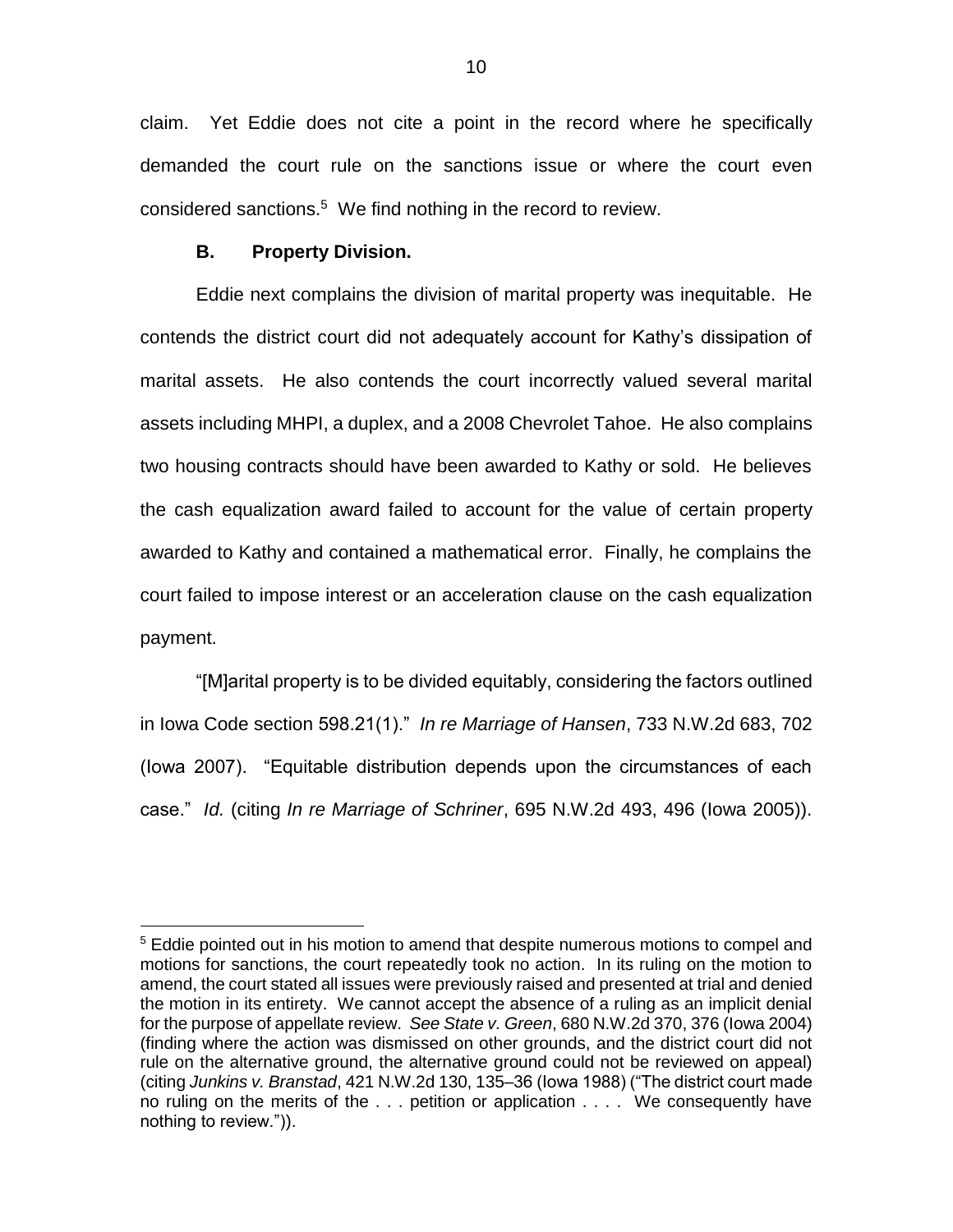"An equitable division is not necessarily an equal division." *Id.* (citing *In re Marriage of Anliker*, 694 N.W.2d 535, 542 (Iowa 2005)).

## *1. Dissipation of marital assets.*

In dividing marital property, the court may consider one spouse's dissipation of marital assets before the divorce. *In re Marriage of Kimbro*, 826 N.W.2d 696, 700 (Iowa 2013). "The dissipation doctrine applies when a spouse's conduct during the period of separation 'results in the loss or disposal of property otherwise subject to division at the time of divorce.'" *Id.* at 700–01 (quoting *In re Marriage of Burgess*, 568 N.W.2d 827, 828 (Iowa Ct. App. 1997)). The doctrine does not apply "if the spending spouse used the monies for 'legitimate household and business expenses.'" *Id.* at 701 (quoting *In re Marriage of Fennelly & Breckenfelder*, 737 N.W.2d 97, 106 (Iowa 2007)).

Under the two-pronged test, the court must first decide "whether the alleged purpose of the expenditure is supported by the evidence." *Id.* (quoting *Fennelly*, 737 N.W.2d at 104). When a spouse can identify the assets allegedly dissipated, the burden shifts to the other spouse to show how the funds were spent through testimony or the production of receipts or similar evidence. *Id.* "It is not enough for a spouse to merely show the incurrence of expenditures during the period of separation." *Id.* On the second prong of the test, the court must identify the dissipation using the following factors:

(1) the proximity of the expenditure to the parties' separation, (2) whether the expenditure was typical of expenditures made by the parties prior to the breakdown of the marriage, (3) whether the expenditure benefited the "joint" marital enterprise or was for the benefit of one spouse to the exclusion of the other, and (4) the need for, and the amount of, the expenditure.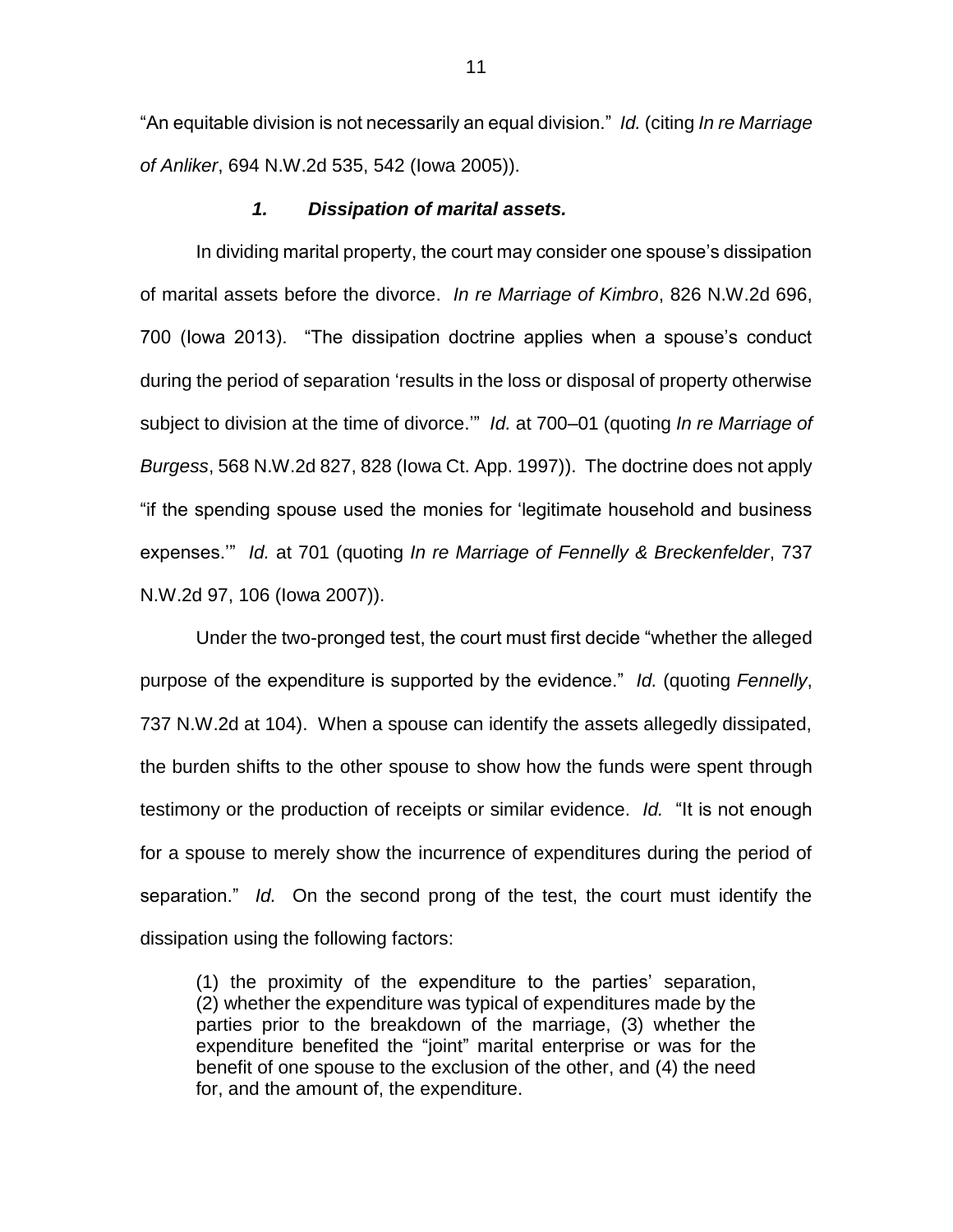*Id.* (quoting *Fennelly*, 737 N.W.2d at 104–05).

Eddie complains about Kathy's repeated transfers of corporate funds into private accounts and her use of corporate accounts and credit cards to pay personal expenses. The district court recognized this was a pattern of conduct by both parties throughout their marriage and the dissolution proceedings. Eddie includes transfers and transactions dating back to their initial separation. But the court narrowed the relevant timeframe, declining to consider transactions back to December 2015 because the parties' "marriage continued to be on and off again since their initial separation and they shared and were aware of these expenditures." The court limited Eddie's claim, looking at expenditures from January 2017—roughly when the Macks split up for the final time—until the trial date. January 2017 is also when the court ordered the parties to stop personal spending from corporate accounts and to draw equal amounts from MHPI for salary and attorney fees.

At trial, the court noted a balance sheet submitted by Eddie's accountant, Richard Taylor, which calculated Kathy's additional personal expenditures in 2017 at \$123,000 and Eddie's expenditures at \$34,000, a difference of \$89,000. The court noted at trial that Kathy proposed to cover discrepancies in the corporate funds with a payment of \$70,000. The court ruled "for lack of further clarification," the amount Kathy overspent was \$80,000 and charged half to Kathy and half to Eddie. The court did not analyze whether the expenditures were dissipated or legitimate household or business expenses. The court did not specify what expenditures it considered to be part of the \$80,000.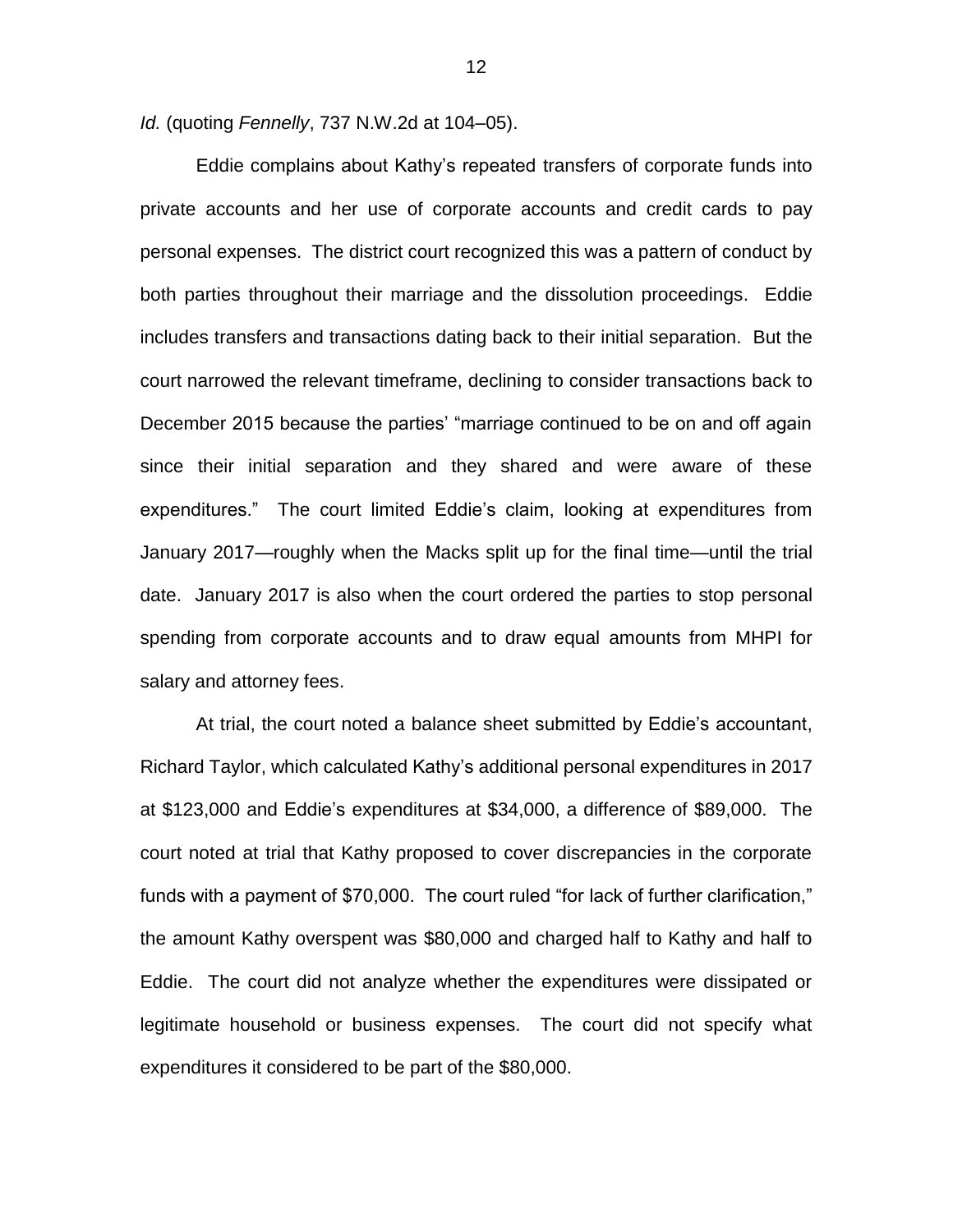Eddie contends the district court was "incorrect that the parties' short-lived attempted reconciliation in the fall of 2016 should mean that none of Kathy's improper use of marital and corporate funds prior to that time would be considered in the property division." He emphasizes parties can dissipate marital assets even when living together. *See In re Marriage of Grunder*, No. 13-1172, 2014 WL 2431464, at \*4 (Iowa Ct. App. May 29, 2014) (citing *Fennelly*, 737 N.W.2d at 104– 05). While Eddie's overall point is correct, it does not mean the district court failed to do equity here. The district court focused on the habitual conduct by parties in spending from corporate accounts to their mutual benefit until their final separation in January 2017. After that date, Kathy extracted \$80,000 more in MHPI assets than did Eddie. By applying \$40,000 to the equalization payment, the court evened out the funds each party took from the business during the separation. The limited timeframe was reasonable under the circumstances, and we will not disturb it.

### *2. Valuation of marital assets.*

Eddie contends the district court erred in its valuation of three marital assets: MHPI, the duplex, and a 2008 Chevrolet Tahoe. We will not disturb the district court's valuation "when it is within the range of permissible evidence." *Hansen*, 733 N.W.2d at 703 (citing *In re Marriage of Wiedemann*, 402 N.W.2d 744, 748 (Iowa 1987)). We will address each asset in turn.

**MHPI.** Eddie complains when he offered to purchase the business, the court set the price at \$467,840; but when the court awarded it to Kathy, it applied a value of only \$351,000 and included all corporate accounts. He further argues the corporate accounts contained about twice as much cash as Kathy represented at the time, around \$50,000. Essentially, he claims an inequitable division resulted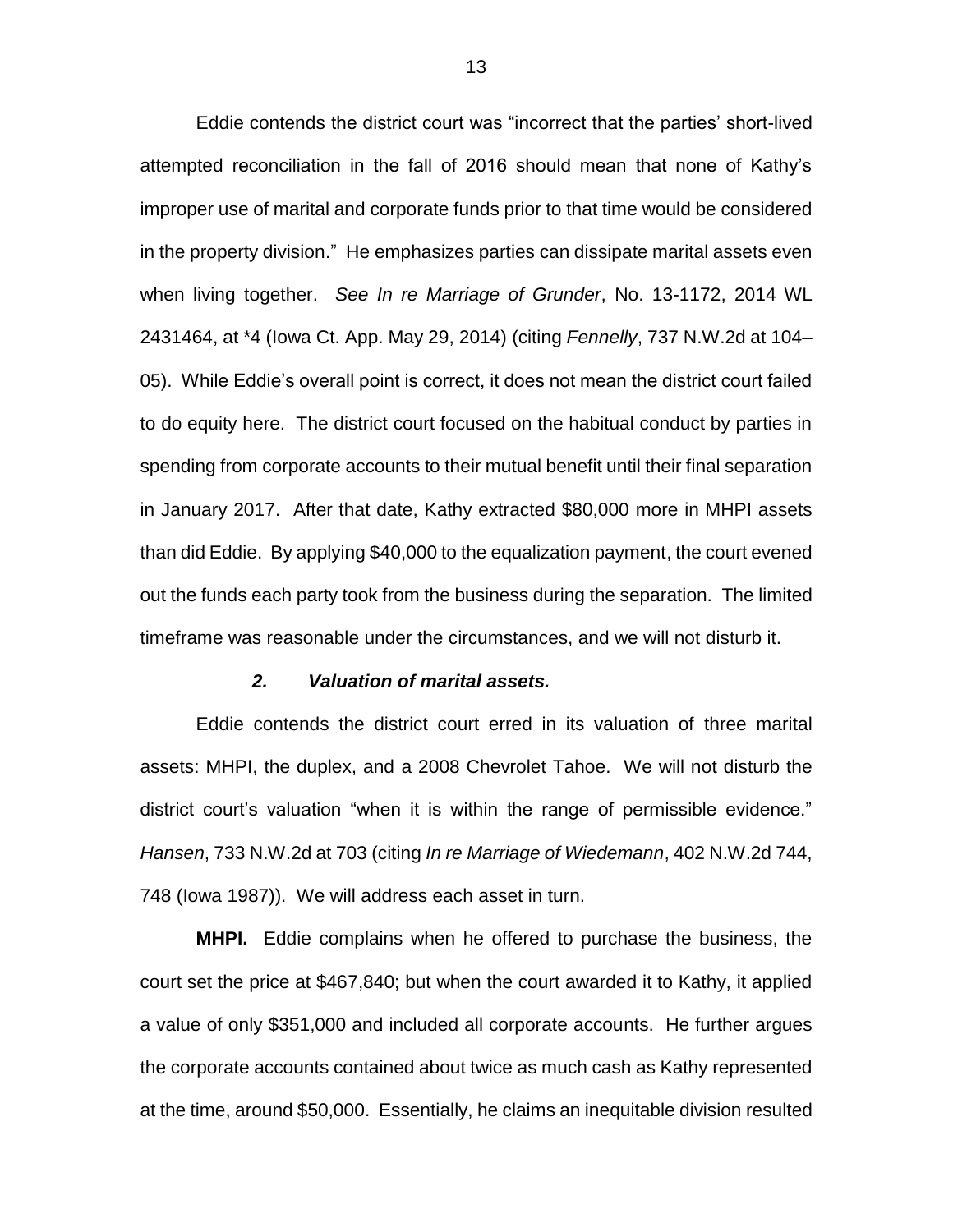because Kathy received more business assets at a lower value without adequate justification.

At an unrecorded hearing June 12, 2017, the court engaged with the parties to determine a value for MHPI and who would operate it. Eddie agreed to a value of \$467,840, but his purchase apparently was contingent on obtaining a \$200,000 line of credit. He was unable to obtain a loan, and Kathy retained control of the company. At a pretrial conference in July, this time recorded, the court revalued the company based on Eddie's suggestion the real estate be sold through an agent and the equipment and inventory be sold at auction. Eddie estimated the sale of MHPI could bring \$350,000. Less an auction fee of seven percent, the court estimated a value of \$325,000, to which all parties agreed.

The court then asked Eddie, "So if I let Kathy take it for 320,000, and we credit on her side, you're good with that?" Eddie responded, "Yeah." Eddie then offered to take the property for the new valuation, to which the court responded, "You've already offered 467[,840]. You're the one that's trying to break the deal, to back out of the deal." Eddie had earlier testified he could no longer operate the business due to his health and it should be sold.

After discussing it with Kathy, her counsel told the court Kathy would take the business but wanted to include all accounts receivable and payable so she could continue to operate the business herself. The court determined the business accounts had a net value of \$52,000. Splitting that value, the court offered to award the business to Kathy at an assigned value of \$351,000. Kathy accepted and assumed exclusive control of the business, all inventory, and all accounts receivable and payable. Eddie did not object.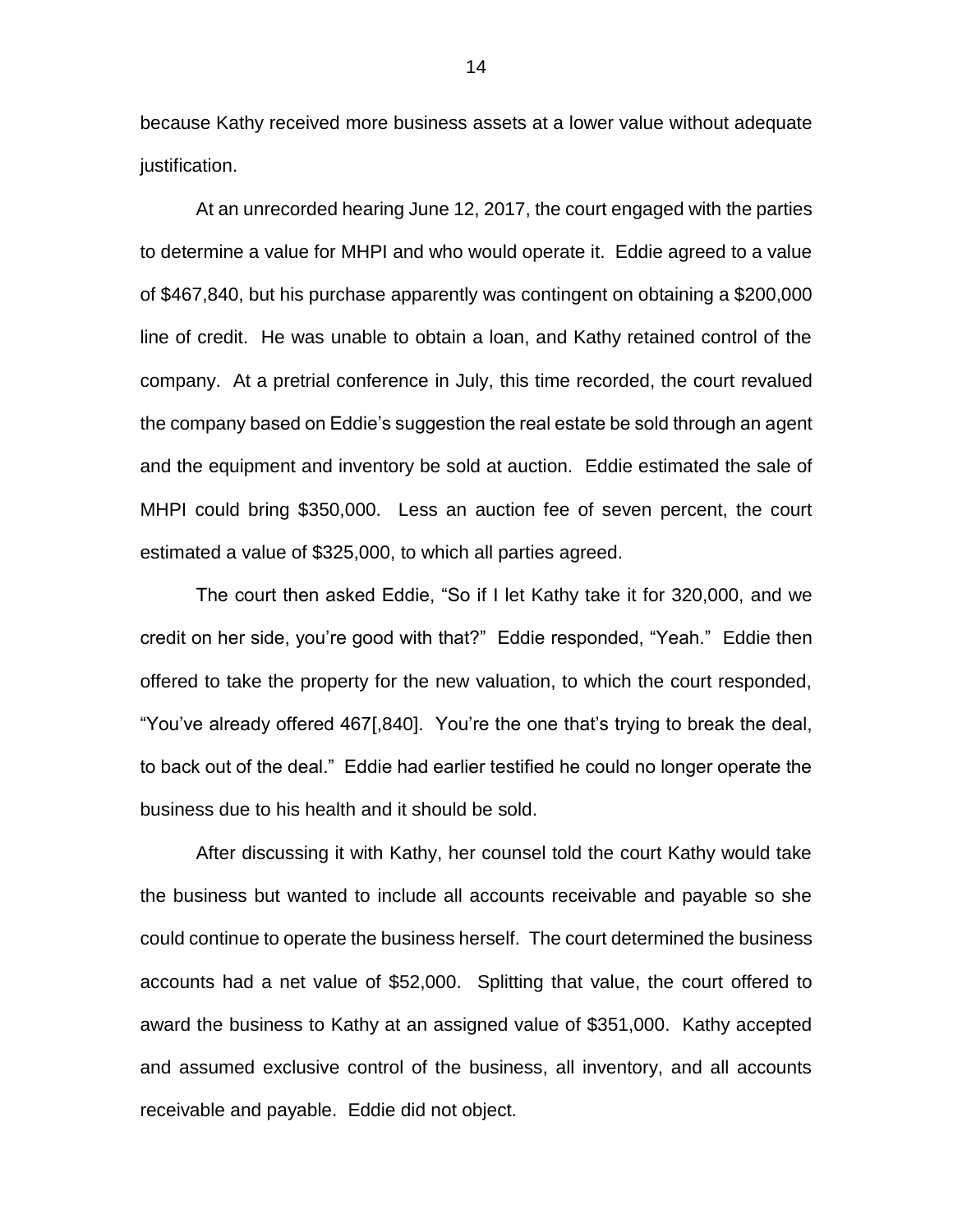Eddie now complains the accounts included more cash than initially represented, but both parties acknowledged the amounts fluctuated on a daily basis due to taxes, payroll, and other cash flow. The company's valuation fell within the permissible range of evidence, mostly agreed to by Eddie, and we see no reason to disturb it.

**Duplex.** The Macks owned a duplex in Audubon. The decree awarded the property to Kathy at a value of \$40,000. Eddie claims that award was in error because Kathy agreed to "take the duplex for \$45,000." He valued the property at \$35,000 during pretrial discussions. On appeal, he asks us to award the duplex to him at a value of \$35,000. We decline to do so. The court's \$40,000 valuation is reasonable and within a permissible range of evidence.

**2008 Chevrolet Tahoe.** Eddie next contends the district court improperly valued the Tahoe. The parties loaned their daughter, Nikki, \$25,500 to buy the Tahoe. Kathy testified Nikki had been making payments on the loan and submitted a balance sheet showing Nikki still owed \$15,674. Eddie testified Nikki never made payments but did not offer alternative documentation of the unpaid amount. Any payments Nikki made into the corporate accounts were part of the marital estate. The remaining balance of the loan was awarded to Kathy, and we do not find the value to be unreasonable or outside the permissible range of evidence offered in proof. We will not modify the court's assessment.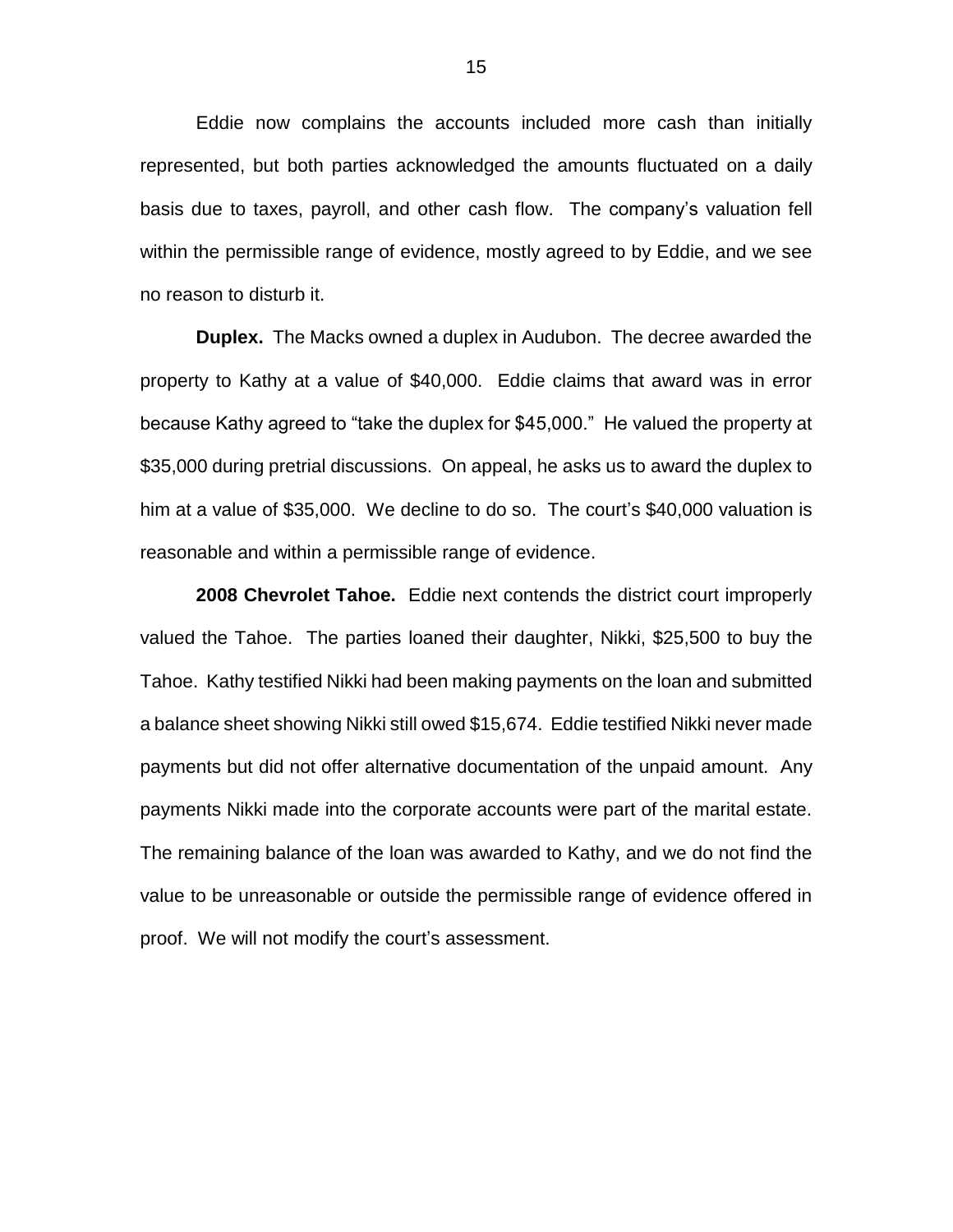# *3. Contract payments involving his son*

Because of his strained relationship with his adult son, Eddie argues the district court should have awarded the contract on a van (being purchased by the son's girlfriend) and the purchase contract for a house (on which the son still owed \$5750) to Kathy, or alternatively ordered the sale of these assets and divided the proceeds. Because his son assaulted him, Eddie has a no-contact order. We do not see the no-contact order as an insurmountable hurdle to collecting the payments due on these contracts.<sup>6</sup> We decline to disturb this award.

## *4. Calculation of equalization payment.*

Eddie next attacks the equalization payment for two minor discrepancies. First, he contends the district court failed to account for the \$5000 value of an empty lot next to Kathy's house that she was in the process of purchasing. Second, he flags a mathematical error. We are somewhat hampered in our review because the district court did not include an explicit accounting or balance sheet showing how it valued and divided the property.

From the trial transcript, it does not appear the court considered the additional lot, but the decree does award it, without valuation, to Kathy. Kathy argues in her appellee's brief that because she has not yet paid for it, the court was correct in attaching no value. We accept Kathy's argument on this point and decline to change the calculation.

Eddie also asserts the district court miscalculated the assets awarded to Kathy. On the record, the court added up the value of the parties' awards and

 $\overline{a}$ 

 $6$  Eddie could ask the district court to modify the no-contact order to allow oral or written communication related to these contracts or allow counsel to pursue such communication.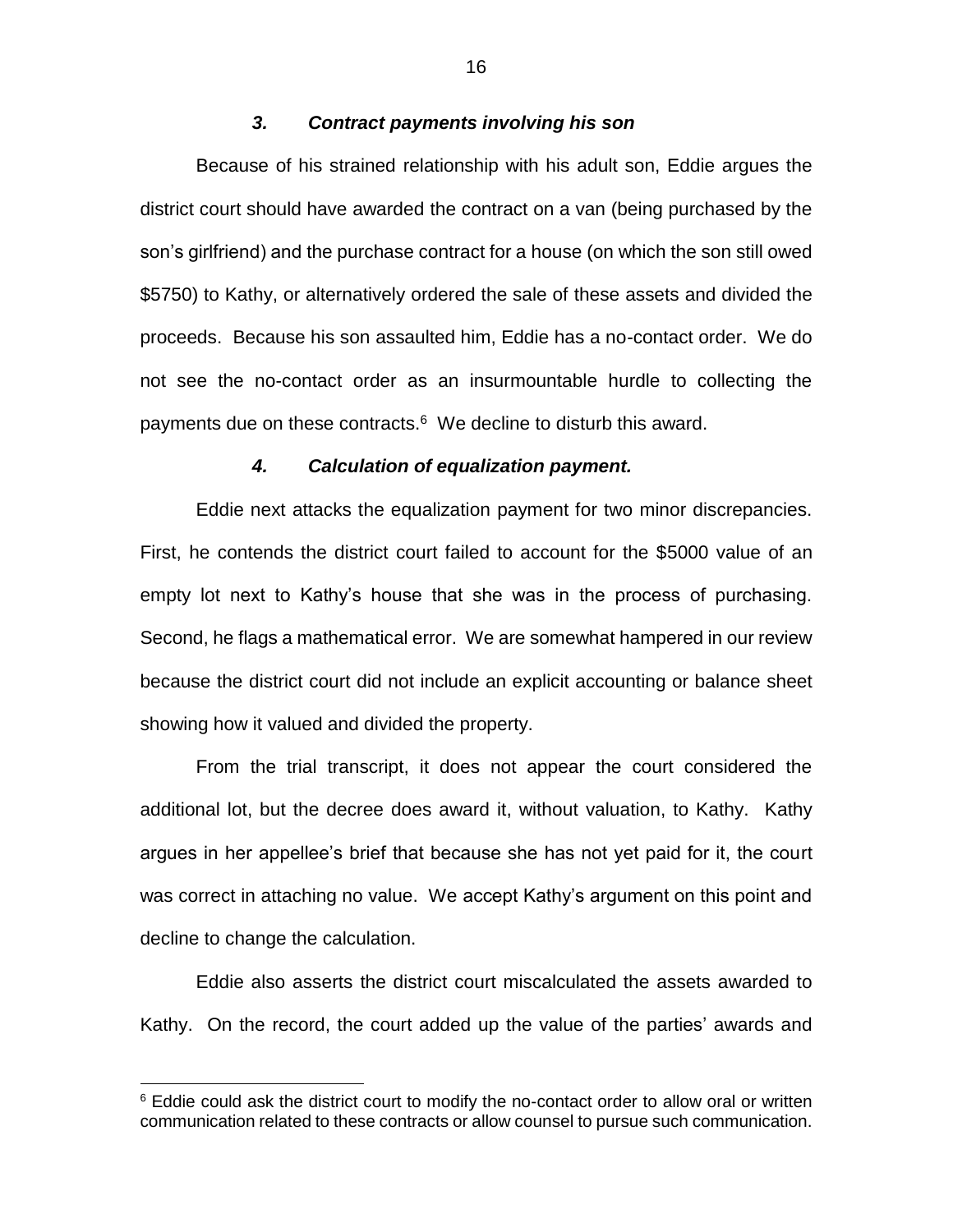announced a total of \$517,221 for Kathy and \$74,565 for Eddie. On appeal, Eddie contends the assets awarded to Kathy carried a total value of \$553,221—\$36,000 more than the sum reached by the district court at trial. On our review, we agree the court's tally mistakenly excluded \$21,000 for the value of their daughter Nikki's house and \$15,000 for the value of a 2009 Silverado. Because Kathy's awarded assets totaled \$553,221, we conclude an equitable division would require an equalization payment of \$239,328 from Kathy to Eddie, rather than \$221,328 as the court calculated. When we add \$40,000 from Kathy's unequal use of corporate assets during the separation, Kathy's total equalization payment should be \$279,328.<sup>7</sup>

Per the court's order, Kathy made an initial payment of \$61,328 on September 1, 2017. The court directed her to pay installments of \$1250 per week thereafter for a period of 160 weeks. We conclude the same installments should be paid through the Audubon County Clerk of Court for the additional \$18,000 owed to Eddie. Kathy will continue to make payments at the same rate and frequency until the entire equalization amount is paid.<sup>8</sup> We affirm this aspect of the decree as modified.

 $\overline{a}$ 

 $7$  The district court awarded assets to Kathy in the amount of \$553,221 and to Eddie in the amount of \$74,565 for a total marital estate worth \$627,786. Had the estate been divided down the middle, each party would have received \$313,893. Thus, the court should have ordered Kathy to make a cash equalization payment to Eddie of \$239,328, or half the value of the marital estate (\$313,893) minus his award (\$74,565). On top of that \$239,328 equalization amount, Kathy owed Eddie another \$40,000 for the additional corporate assets she spent after January 2017. The court should have ordered a total of \$279,328 in cash equalization from Kathy to Eddie.

<sup>&</sup>lt;sup>8</sup> At the rate of \$1250 per week, Kathy will be required to make another fifteen payments, which stretches the total repayment period to roughly three years and four months.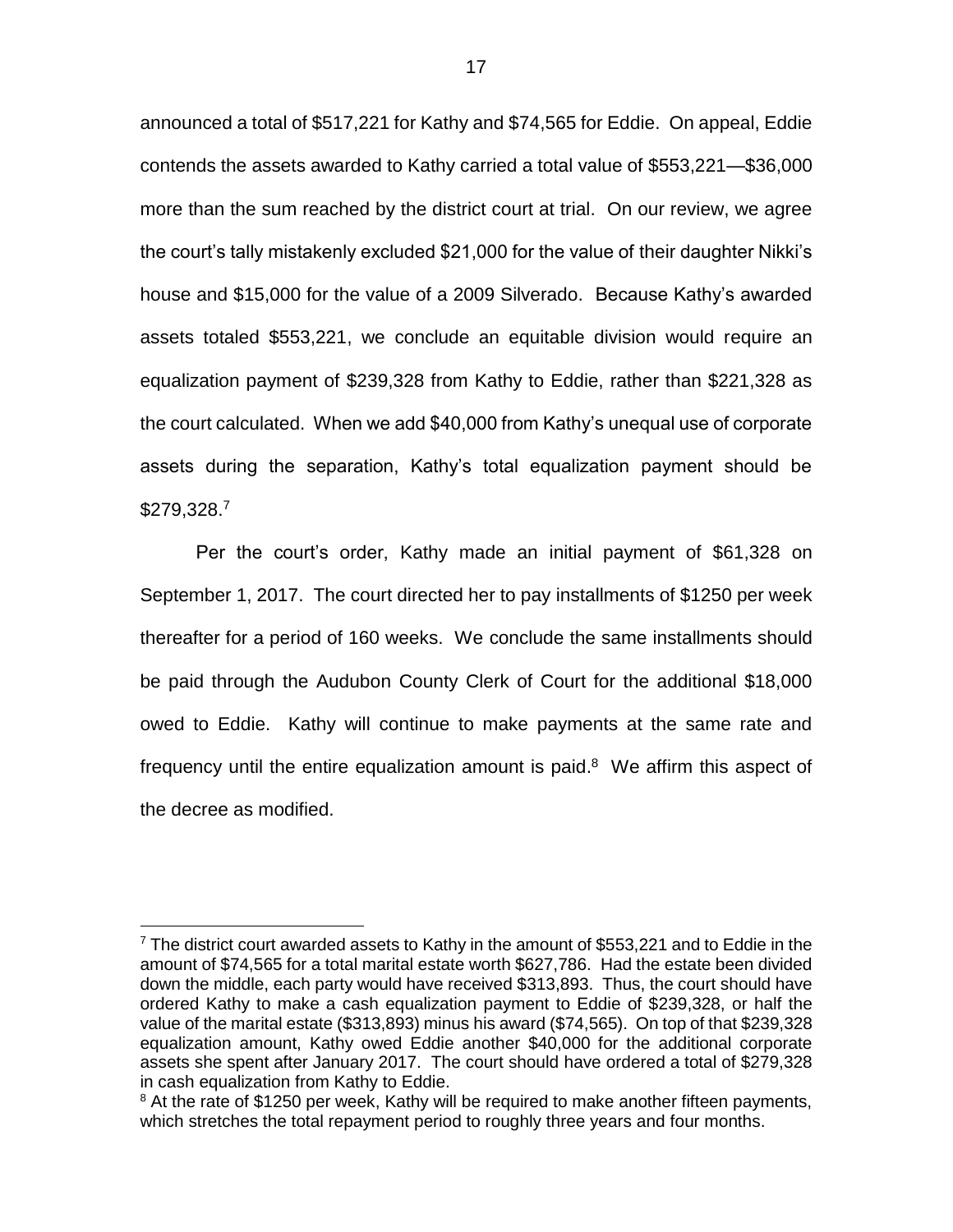# *5. Interest, payment acceleration, or other remedies*

Eddie complains the district court did not impose interest or an acceleration clause on the equalization payment. He asks us to increase the amount of the payment, clarify that it is an enforceable "judgment" as opposed to a mere "cash settlement," give him an equitable or Uniform Commercial Code lien on Kathy's stock in MHPI, and enter an acceleration clause in case Kathy stops making payments. Eddie included each of these requests in his motion to amend. The district court denied the requests generally but stated, "[T]he Court specifically confirms that the court-ordered weekly property settlement payments, if timely paid, are due without interest."

Awarding interest on an equalization payment is not necessary where the division is still equitable. *See In re Marriage of Vanderpol*, 529 N.W.2d 603, 605– 06 (Iowa Ct. App. 1994). Kathy's share of the property division is significantly larger than Eddie's because Kathy was awarded the business—not cash or a fungible asset. The result is equitable because the business is not guaranteed to increase in value—it depends upon Kathy's work to keep it profitable. *See In re Marriage of Conley*, 284 N.W.2d 220, 224 (Iowa 1979) (finding an interest clause equitable where the major asset awarded to the husband was farmland but the main source of income was husband's employment, and holding where farmland was an investment that would accrue value, "it may well be expected to bear some of the burden of an equitable property division"). Paying Eddie weekly enables Kathy to complete the equalization payment in a reasonable time without having to sell property or the business. The resulting division is equitable, as modified, and we will not add an interest or acceleration clause. We see no reason to further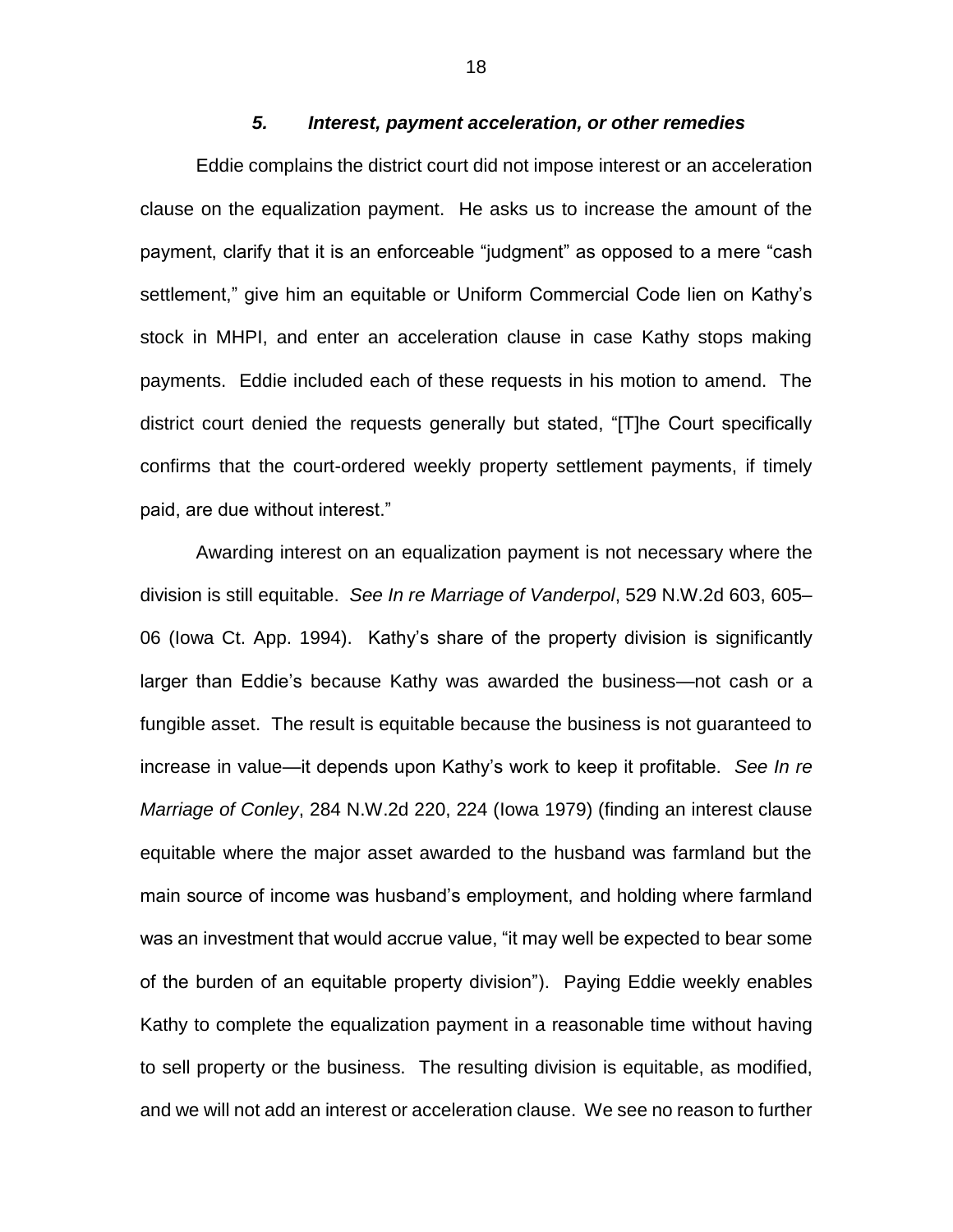clarify the language of the equalization payment—the decree placed an obligation on Kathy, a judgment against her, and Eddie has available enforcement mechanisms to ensure she pays the installments.

### **C. Noncompetition Clause.**

Eddie complains the decree's noncompetition clause was "beyond the authority of the court to order." He also argues it is unenforceable as to duration because, while the equalization payments span roughly three years, he is prohibited from business competition for four years. We are not persuaded by his duration argument. Aluminum scrapping is not the only kind of work Eddie can perform. In fact, he asserted at trial he could not physically do it anymore and recommended selling the business before the court awarded it to Kathy.

On the larger question of whether the court had authority to enter a noncompetition clause, we find little guidance in Iowa law. Eddie cites cases discussing the fairness of noncompetition clauses in employment contracts, not as they relate to the equitable division of property in a dissolution proceeding. *See generally Iowa Glass Depot, Inc. v. Jindrich*, 338 N.W.2d 376 (Iowa 1983); *Baker v. Starkey*, 144 N.W.2d 889 (Iowa 1966); *Rasmussen Heating & Cooling, Inc. v. Idso*, 463 N.W.2d 703 (Iowa Ct. App. 1990).

Nonetheless, we recognize the district court has broad jurisdiction "to settle the property rights of the parties and to award full relief respecting the property." *Davis v. Davis*, 292 N.W. 804, 808 (Iowa 1940). Sitting in equity, the court "may exercise broad powers in applying equitable principles." *In re Marriage of Gallagher*, 539 N.W.2d 479, 481 (Iowa 1995) (citation omitted). A court of equity "seeks to do justice and equity between all parties . . . and it looks at the whole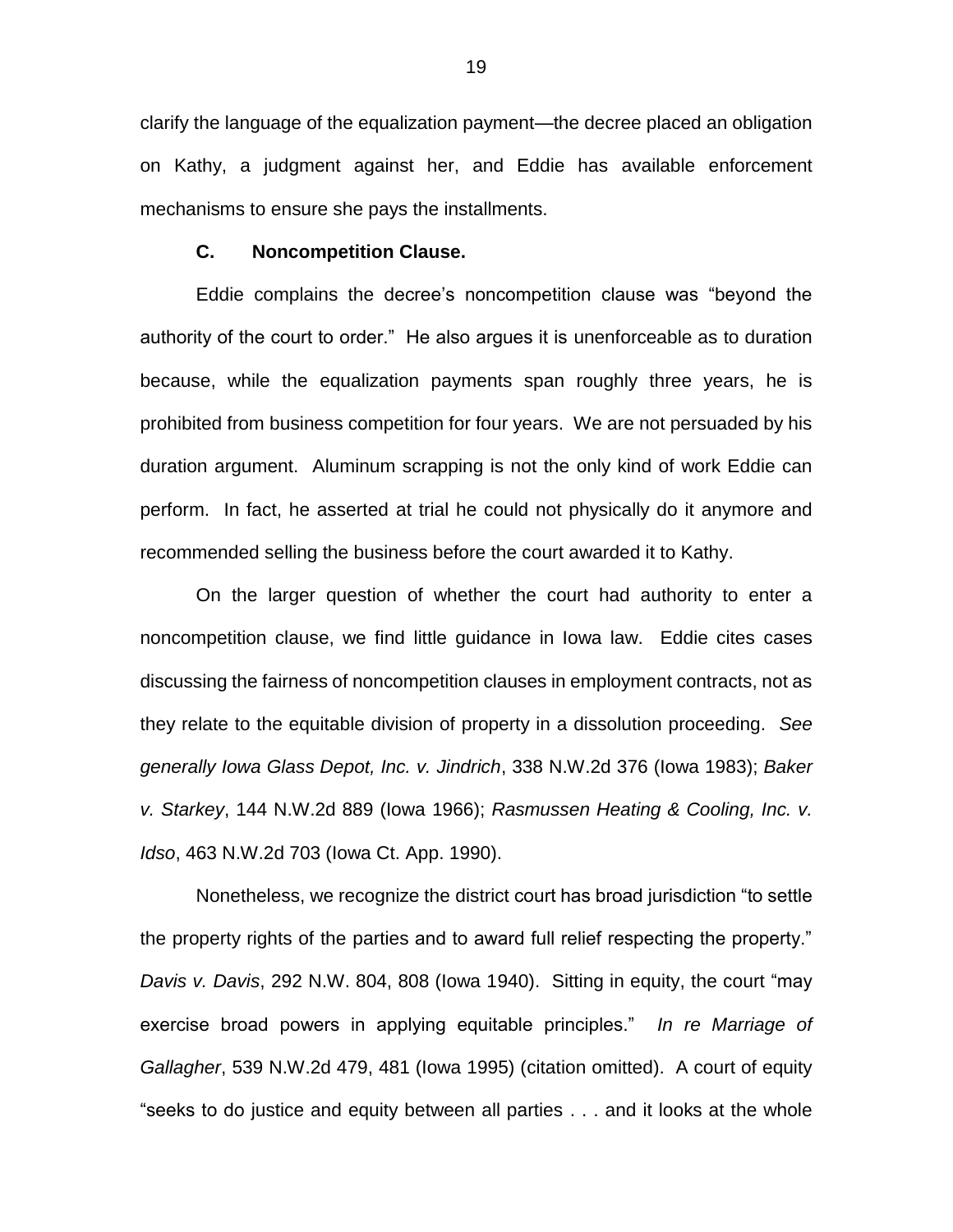situation." *In re Marriage of Williams*, 199 N.W.2d 339, 350 (Iowa 1972) (quoting 39 C.J.S. *Equity* § 89 (1972)). "[T]he equities on both sides are to be considered." *Id.* (quoting 39 C.J.S. *Equity* § 89).

If we struck the noncompetition clause and Eddie returned to scrapping as a local competitor to Kathy, it would diminish the value of the MHPI. Kathy's forensic accountant, Ron Nielsen, testified that in their small town, Kathy would be unable to operate the business profitably without a noncompetition clause. Given that Eddie will be given a weekly equalization payment from the business proceeds, the noncompetition clause is equitable to preserve Kathy's ability to get the benefit of her bargain in taking and operating the business.

We conclude the court had authority to impose the noncompetition clause and the circumstances support its inclusion in the decree. *See Moser v. Thorp Sales Corp.*, 312 N.W.2d 881, 893 (Iowa 1981) ("Wherever a situation exists which is contrary to the principles of equity and which can be redressed within the scope of judicial action, a court of equity will devise a remedy to meet the situation, though no similar relief has been given before." (citation omitted)). A noncompetition clause, though applying limitations consistent with contracting parties, is a reasonable exercise of the court's mandate to achieve equity. *See Kelly v. Kelly*, 806 N.W.2d 133, 144 (N.D. 2011) ("Although the provisions for contractual restraints on a business in N.D.C.C. § 9–08–06(1) are not directly applicable to property distributions in a divorce decree, we conclude public policy and legal consistency warrant the district court exercising its authority to distribute marital property in conformity with limitations imposed on contracting parties . . . ."). We will not remove or modify the noncompetition provision.